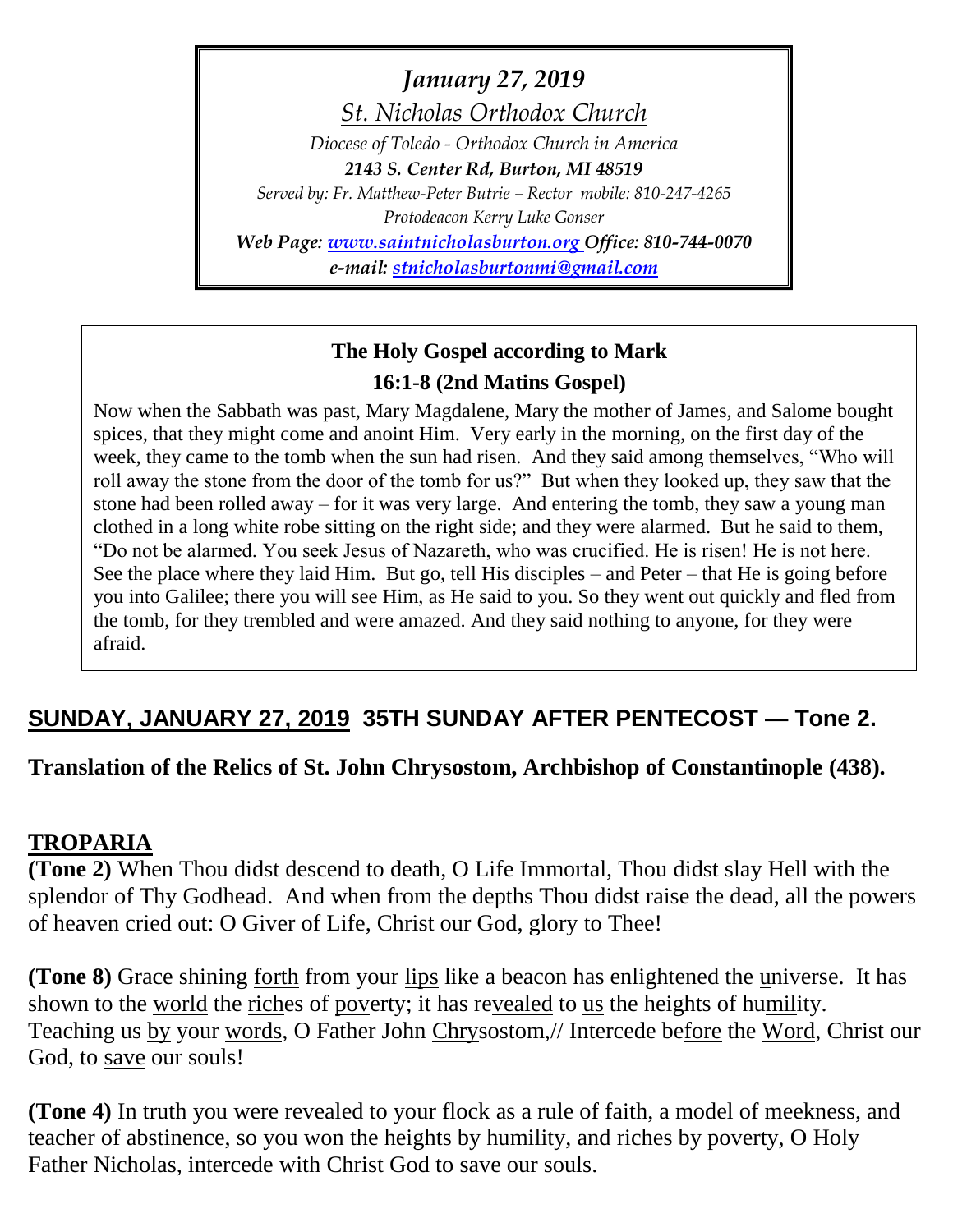## **KONTAKION**

**(Tone 1)** By Thy Nativity Thou didst sanctify the Virgin's womb! And didst bless Simeon's hands, O Christ God. Now Thou hast come and saved us through love. Grant peace to all Orthodox Christians, O only Lover of Man!

## *The Prokeimenon in the Second Tone:* **The Lord is my strength and my song / He has become my salvation.**

*v:* **The Lord has chastened me sorely, but He has not given me over unto death.**

## **THE READING FROM THE EPISTLE OF PAUL TO THE HEBREWS (7:26-8:2)**

Brethren: it was fitting that we should have such a high priest, holy, blameless, unstained, separated from sinners, exalted above the heavens. He has no need, like those high priests, to offer sacrifices daily, first for his own sins and then for those of the people; he did this once for all when he offered up himself. Indeed, the law appoints men in their weakness as high priests, but the word of the oath, which came later than the law, appoints a Son who has been made perfect for ever. Now the point in what we are saying is this: we have such a high priest, one who is seated at the right hand of the throne of the Majesty in heaven, a minister in the sanctuary and the true tent which is set up not by man but by the Lord.

Alleluia, Tone 2

- *v:* **May the Lord hear you in the day of trouble! May the Name of the God of Jacob protect you!**
- *v:* **Save the King, O Lord, and hear us on the day we call!**

**THE READING FROM THE HOLY GOSPEL ACCORDING TO LUKE (18:35-43)** At that time, as Jesus drew near to Jericho, a blind man was sitting by the roadside begging; and hearing a multitude going by, he inquired what this meant. They told him, "Jesus of Nazareth is passing by." And he cried, "Jesus, Son of David, have mercy on me!" And those who were in front rebuked him, telling him to be silent; but he cried out all the more, "Son of David, have mercy on me!" And Jesus stopped, and commanded him to be brought to him; and when he came near, he asked him, "What do you want me to do for you?" He said, "Lord, let me receive my sight." And Jesus said to him, "Receive your sight; your faith has made you well." And immediately he received his sight and followed him, glorifying God; and all the people, when they saw it, gave praise to God.

## **COMMUNION HYMN**

Praise the Lord from the heavens, praise Him in the highest! Alleluia, Alleluia, Alleluia!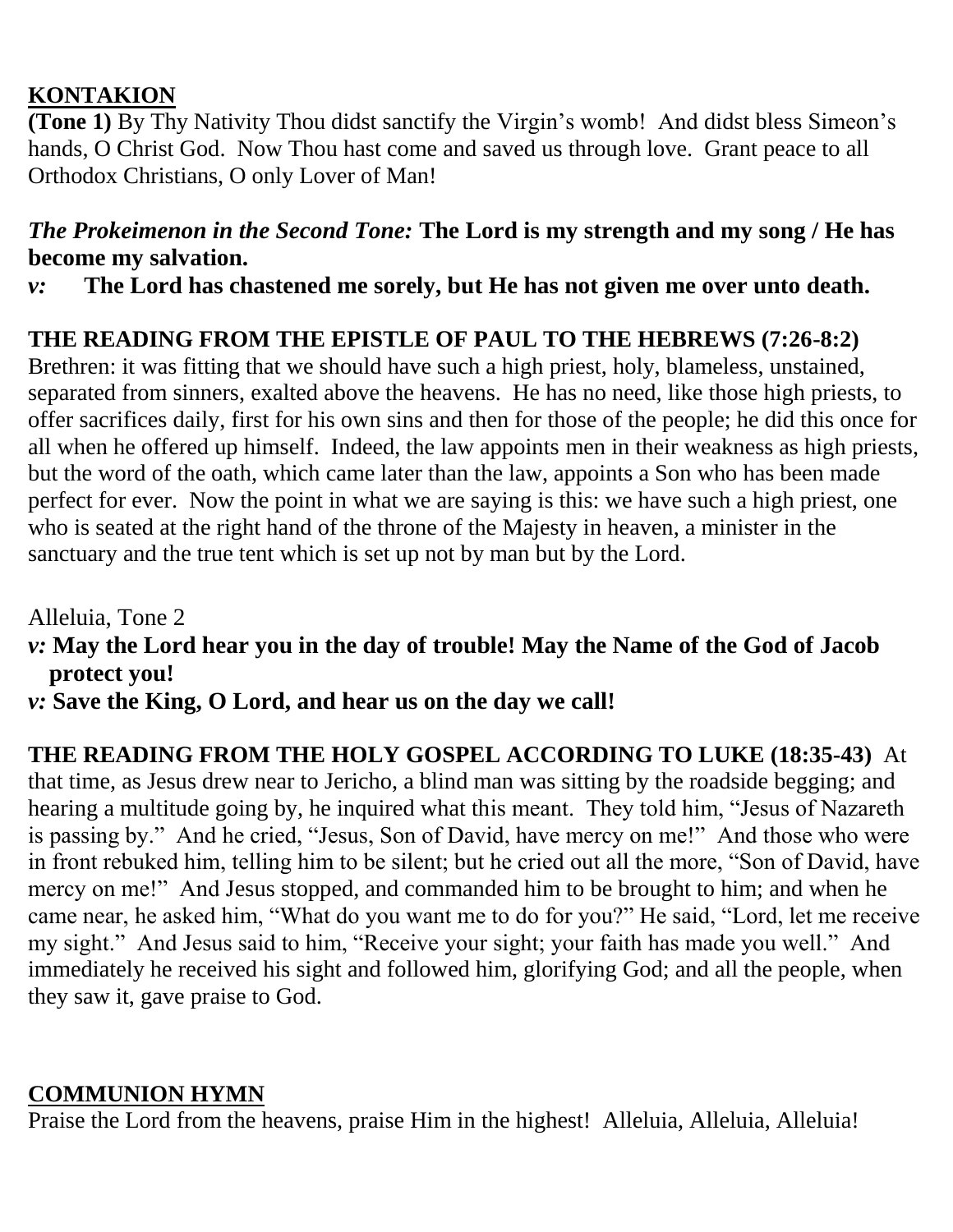#### **Archpastoral Message of His Beatitude, Metropolitan Tikhon**

To the honorable Clergy, venerable Monastics, and pious Faithful of the Orthodox Church in America,

For forty-six years, we have lamented the Roe v. Wade decision that legalized abortion in the United States of America. And for forty-six years, those who consider life to be a sacred gift from God have gathered each January in Washington, DC and elsewhere in this nation to proclaim this most sacred gift. Created as we are in the very image and likeness of God, we turn to the One Whom we worship as the "Giver of Life" in thanksgiving for sharing His very life with "every man who comes into the world," even "from his mother's womb."

In our liturgical worship, we continuously acknowledge God as the "Bestower of Life." And in doing so, we recognize that His precious gift is imparted at the moment of conception—a reality underscored in Luke 1:41, in which we read that John the Baptist "leaped" in his mother Elizabeth's womb, rejoicing in her encounter with the Mother of God. It has become increasingly evident, however, that proclaiming the sanctity of life involves much more than lamenting the legalization of abortion and protecting the unborn, crucial as these are.

While we so often speak of life "in the womb" and eternal life "beyond the tomb," there are many related issues that are encountered "in between." Our commitment to life of necessity extends to care for our infants, our infirm, our elderly—and ourselves. While expressing our concern and offering our prayers for the unborn, we are called to recognize that issues such as the opioid crisis, the cost of quality health care, capital punishment, the marked increase in addictions and suicide, to name but a few, are intimately connected to our recognition and proclamation of God's gift of life.

Our Christian witness demands not only concern for the unborn, but a sense of responsibility to ensure that living a "life well lived"—seeking the blessedness to which we have been called—extends to the unborn and born alike. As we discern the will of God in our own lives, we are called to preserve and protect all life in recognition of God's plan for His people on this earth and in anticipation of "the life of the world to come."

As we mark this sorrowful anniversary, may we turn our attention to the "Giver of Life," Who created us in His ever-abundant love. May we, each in our own way, proclaim His sacred gift. And may we embrace His will, that in all things He and He alone might be glorified as the "Fountain of Life" and the "Light of the world," Who brings all mankind to that Kingdom which has yet to be fully revealed, but is already fully present in the life of His people, the Church.

With love in Christ, **+ Tikhon** *Archbishop of Washington Metropolitan of All America and Canada*

January 27, 2019

### **CANDLE INTENTIONS FOR THE HEALTH AND BLESSINGS OF**

Calvin, Nik, Helen, Angelo, Christine, John, Rose, Dorothy & my family Lucy Hogg God's blessings for healing to Calvin Conrad, Helen Ethington, Dorothy Goodman & John and Rose Goodman Angelo & Christine Fr. Tom, Fr. Dimitrie, Fr. Anthony, Angelo, Aaron, Reggie, John, Alex, Irene, Rimi, Allen, Deborah, JoAnn, Susan, Luba, Kosta, David, Anna, Helen, Walt, Calvin,

Vladimir, Dorothy, John, Allison, Stojan, Mira, Bosa, Jeanette, Christopher, Ted, Marlene, Joseph, Nicholas, Margaret, Gladys, my family and friends Joe Tome Special Intention Joe Tome

### **CANDLE INTENTIONS FOR BLESSED REPOSE**

Our grandson Andrew Angelo & Christine

## န့်စ ဝန္တို့မ ဝန္တို့မ ဝန္တို့မ ဝန္တို့မ ဝန္တို့မ ဝန္တို့မ ဝန္တို့မ ဝန္တို့မ ဝန္တို့မ ဝန္တို့မ ဝန္တို့မ ဝန္တို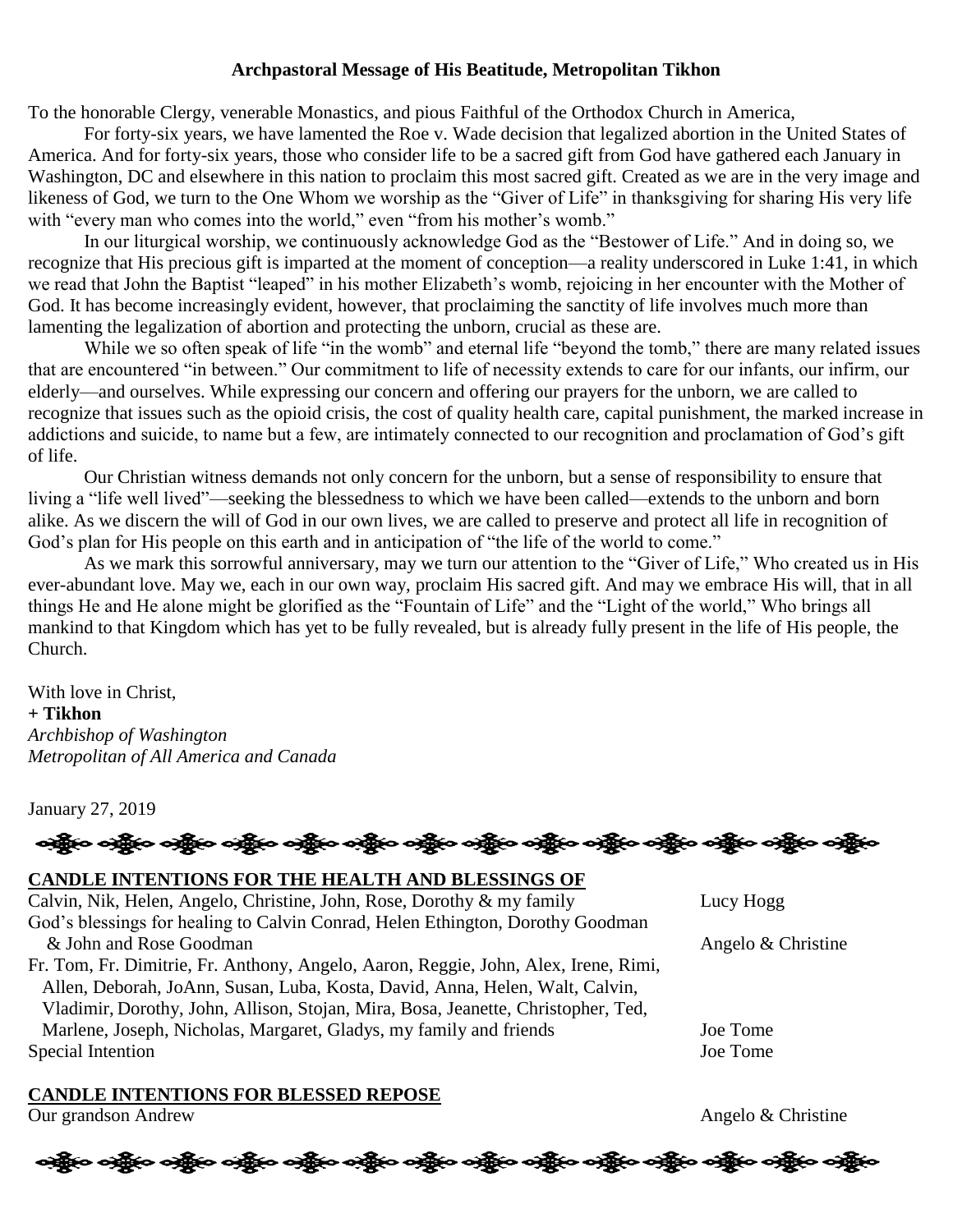**WELCOME** to all our friends and visitors.

**COFFEE & DONUTS** are provided today by Lena & Gerry Bakousidis in memory of Kosta Papalazarou (60 yrs.)

**ANNUAL MEETING REPORTS** Copies are available in the parish hall. As was noted at the meeting, the year 2017 ended with a \$65,000 deficit from which we haven't recovered in 2018. There are funds enough to cover two months' worth of expenses. Many good fundraising ideas were presented at the annual meeting. Additionally, a letter will be sent to all parish households outlining the financial summary and with prayerful requests for those who are already tithing, those for whom tithing is something new, and for those who cannot commit to a proportional gift, to prayerfully consider increasing financial donation by 10%.

### **7 th ANNUAL PAN ORTHODOX WINTER DINNER**

### **from Protodeacon Michael Bassett:**

Many thanks to each parish for your contribution. Please thank your parishioners and especially those who worked hard to provide food, donations, attendance and bring guests. The average giving (donations and purchases from monastery store) over the previous 6 years is \$7,327. This year the total was \$7,101 so we did well! 146 for dinner and 174 total contributors. Please note that these numbers (except for the \$ amount) are approximate given that there are numerous anonymous donations and it is always hard to tell who actually showed up for dinner and who didn't. For accountability: donations from the faithful of our parish (33 contributors) amounted to \$1,122. This does not include any direct contributions with the prayer lists or purchases at the store.

|                            | Contributors | \$\$    |
|----------------------------|--------------|---------|
| <b>Grand Total</b>         | 174          | \$5,791 |
|                            |              |         |
| <b>Monastery Store</b>     |              | \$955   |
| Donation with prayer lists |              | \$355   |
|                            |              |         |
|                            | OTAL.        | \$7,101 |

Protodeacon Michael Bassett, St. George Church, Flint.

**YEAR END STATEMENTS** are ready to be picked up in the parish hall. Please look them over and contact the office if you have any questions.

**HOPE IN A BOX** is collecting **toilet paper** for the month of January. Place the items in the blue box in the Parish Hall. Catholic Charities Community Closet will distribute the items.

ֺ֝֡ **FOOD DRIVE** Place non-perishable food items in the other blue box in the hall.

### **Weekly Schedule:**

**Today** 40 Trisagion for Ponte Brown

**Tuesday, Jan 29 Fr. Matthew in Toledo**

**Wednesday, Jan 30 Three Holy Hierarchs – Ss Basil the Great, Gregory the Theologian & John Chrysostom** 9:30 am Divine Liturgy 11:15 am Adult Ed class